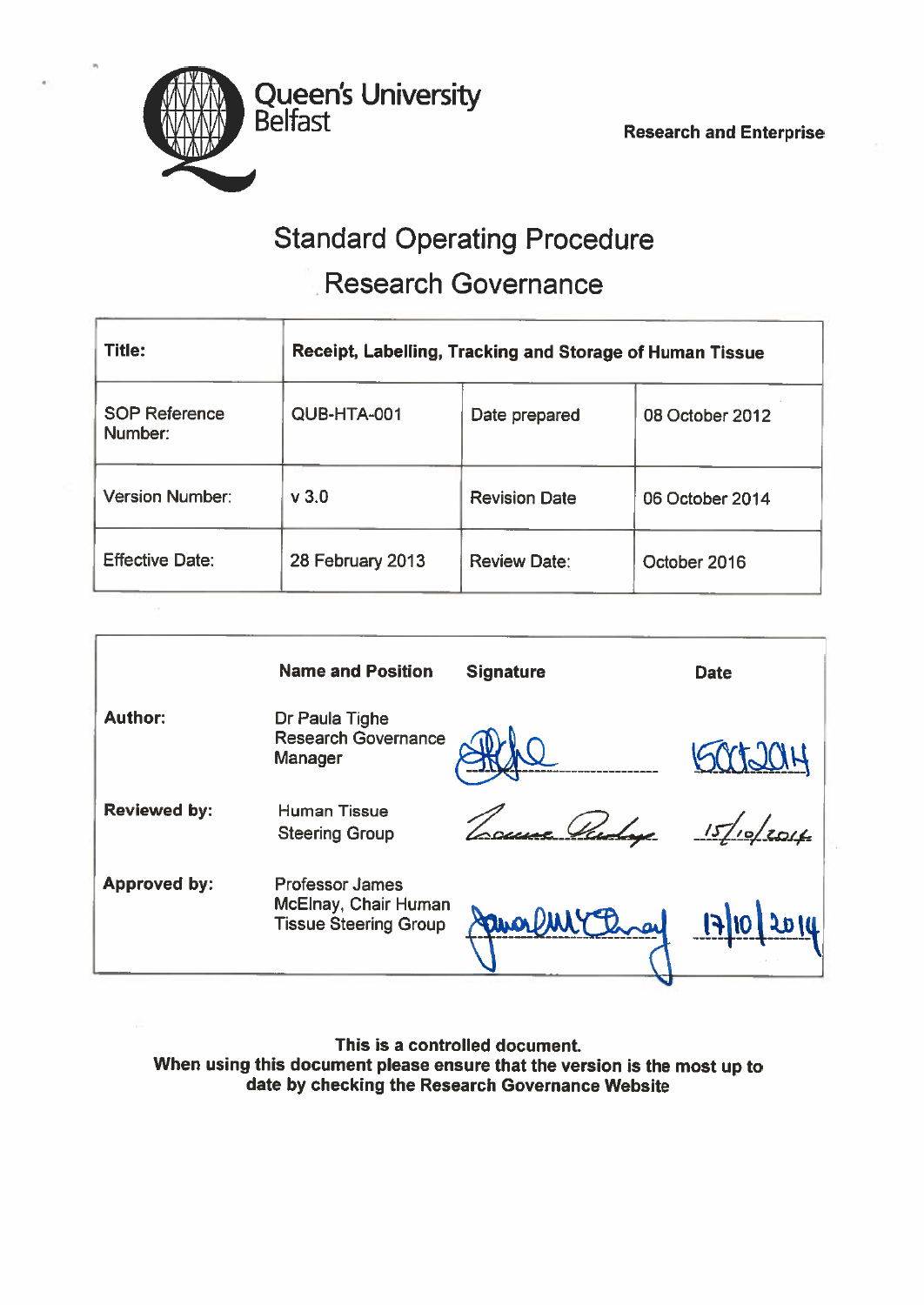# Do Not Copy

# Revision Log

| <b>Previous Version</b>          | Date of                    | Reason for                                                                                                                                                                                                                                                                                 | <b>New Version</b> |
|----------------------------------|----------------------------|--------------------------------------------------------------------------------------------------------------------------------------------------------------------------------------------------------------------------------------------------------------------------------------------|--------------------|
| number                           | <b>Review/Modification</b> | <b>Review/Modification</b>                                                                                                                                                                                                                                                                 | <b>Number</b>      |
| FMS&LS/SOP/003/002<br>QUB-HTA-02 | 08/10/12                   | Rewrite because of<br>integration to Research<br>Governance                                                                                                                                                                                                                                | v1.0               |
| Version 1.0                      | 20/06/13                   | Clarification on the<br>procedures to be<br>followed when samples<br>are released to University<br>researchers from the<br>Northern Ireland<br>Biobank.<br>Addition of information<br>for recording and tracking<br>cell cultures which<br>contain cells created<br>inside the human body. | v2.0               |
| Version 2.0                      | 06/10/14                   | Periodic review. Queen's<br>Online replaced by<br><b>Research Governance</b><br>Website included on<br>cover page. Appendix 1<br>details updated to reflect<br>new Tissue Register<br>content.                                                                                             | V3.0               |
|                                  |                            |                                                                                                                                                                                                                                                                                            |                    |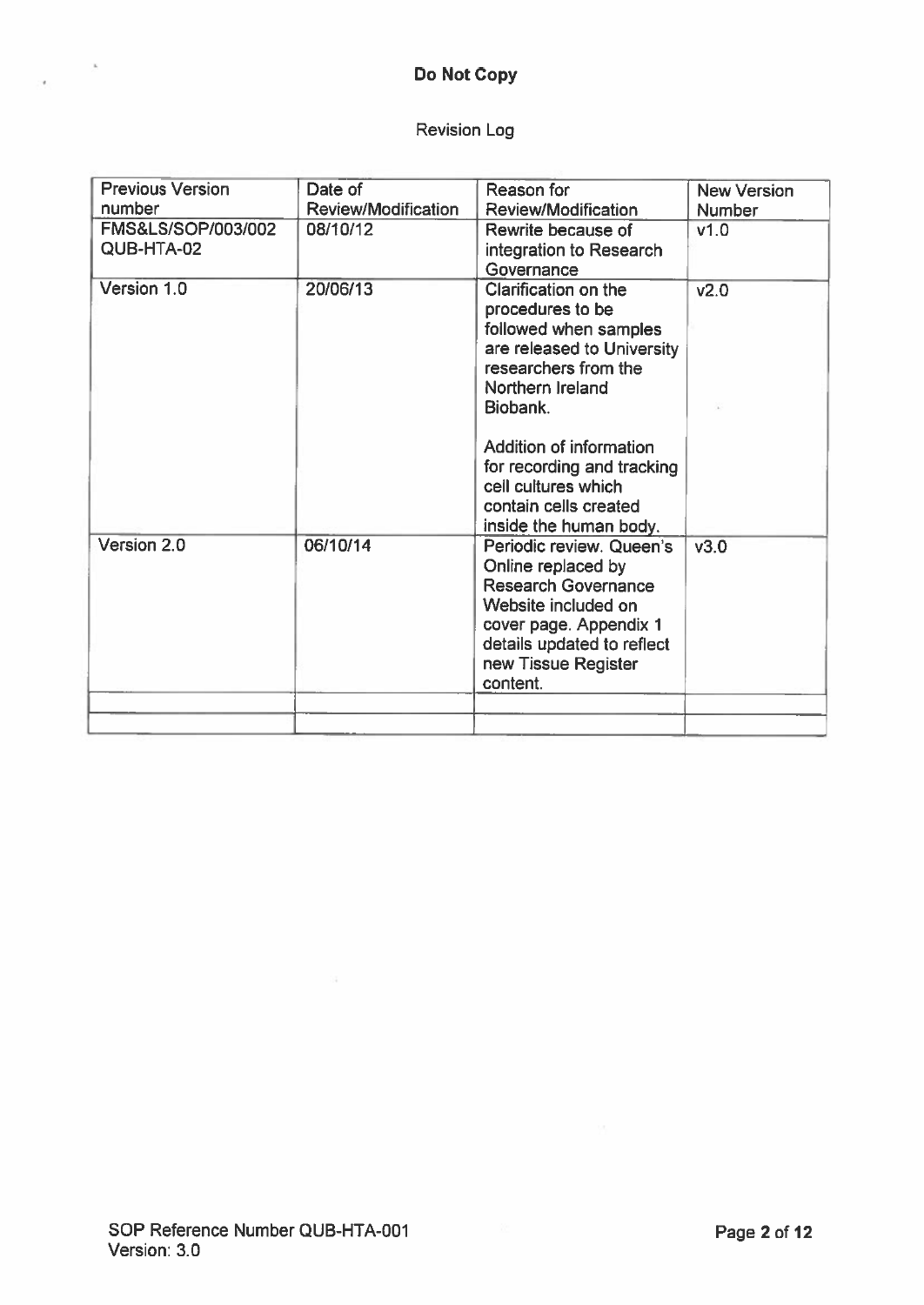#### $\overline{1}$ . Purpose

This Standard Operating Procedure (SOP) describes the process for labelling, tracking and storage of human tissue as defined by the Human Tissue Act 2004 (HT Act).

#### 2. Introduction

The HT Act came into force on the 1 September 2006 and provides <sup>a</sup> framework for regulation of research involving the removal, storage, use and disposal of human tissue. In order to meet the requirements of the HT Act all human tissue, defined as relevant material, must be labelled appropriately, stored under suitable conditions and entered on the Queen's Online (QOL) Tissue Register to ensure traceability. This SOP should be read in conjunction with the Human Tissue Authority (HTA) code of practice 9, on research.

#### 3. Scope

This SOP applies to all members of University staff; both academic and suppor<sup>t</sup> staff, as defined by Statute 1 and including honorary staff and students who are involved in the receipt, labelling, tracking and storage of relevant material in the areas under the HTA research licences at Queen's University Belfast.

Note: Human tissue samples collected as par<sup>t</sup> of <sup>a</sup> clinical trial of an investigative medicinal product (CTIMP) or samples acquired and stored within the Northern Ireland Biobank (NIB) will have their own procedures and requirements and should not follow this SOP. Academic and suppor<sup>t</sup> staff in receipt of samples from the NIB must follow this SOP.

#### 4. Responsibilities

#### 4.1 Designated Individual

The Designated Individual (Dl) is responsible for ensuring that appropriate labelling, tracking and storage procedures are in place and that the storage premises are suitable as required by the terms of the HTA licence,

#### 4.2 Person Designated

The Person Designated (PD) is responsible for providing advice and guidance on labelling, tracking and storage procedures in their area as required.

#### 4.3 Chief Investigator or Custodian

The Chief Investigator (Cl) or custodian of the material is responsible for ensuring all relevant material is received, labelled and stored appropriately and entered on the QOL Tissue Register in accordance with the requirements of this SOP. The Cl or custodian must ensure that any individuals delegated these responsibilities are suitably trained to undertake the tasks.

#### 4.4 Researcher and Support Staff

The researcher and/or other suppor<sup>t</sup> staff delegated the task of receiving, labelling, storing and/or tracking human tissue samples must ensure that these tasks are carried out in accordance with this SOP and that appropriate records are maintained.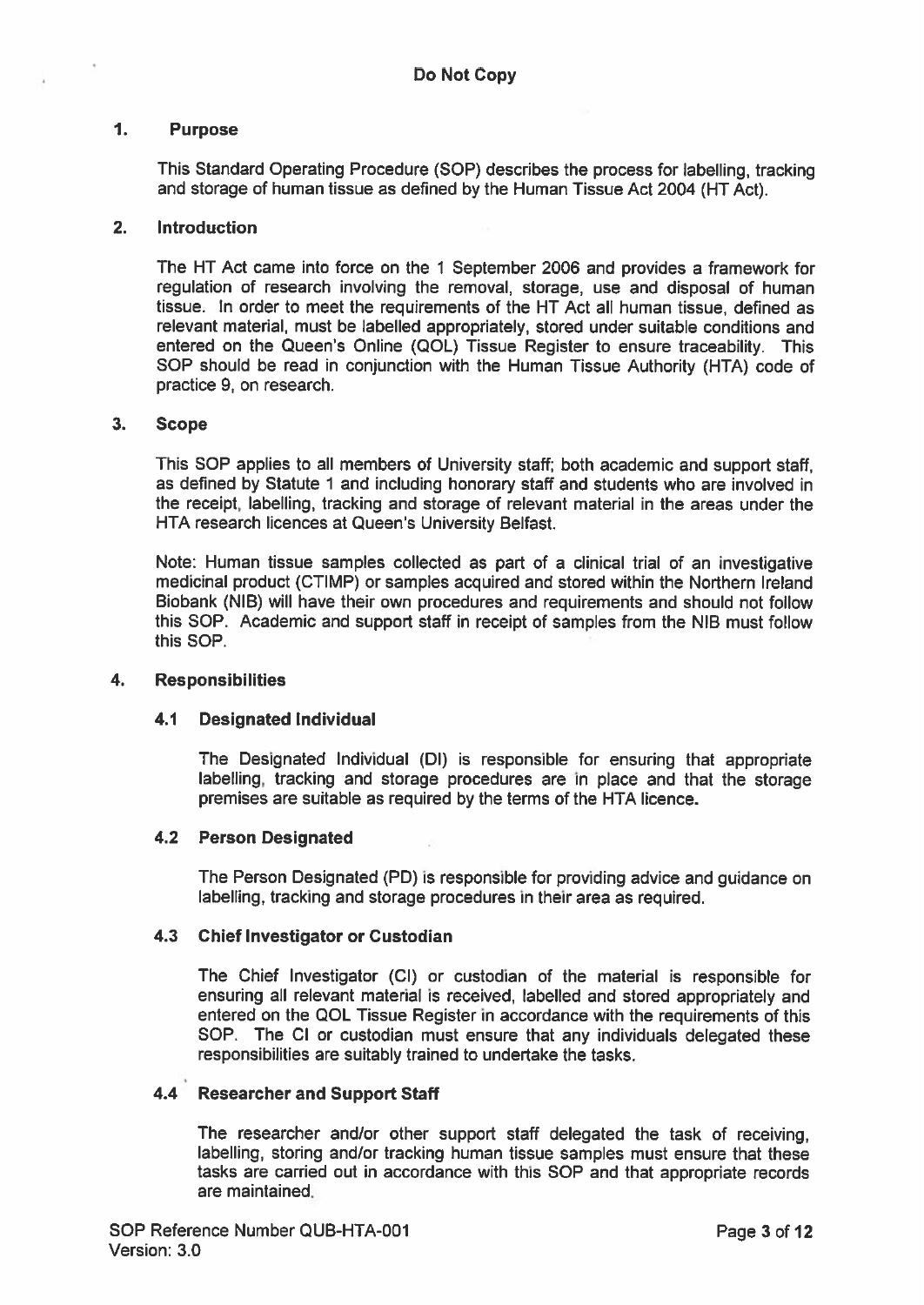### 5. Procedure

#### 5.1 General

Consent is the fundamental principle of the HT Act. Appropriate consent must be in place for the removal, storage and use of human tissue for research purposes. Consent is also required for the storage of human tissue (including hair and nails) with the intention of analysing DNA. The Research Governance SOP Informed Consent for Research (QUB-ADRE-004) details the process for obtaining informed consent.

There are exceptions to the consent requirements under the NT Act. Consent for research is not required if:

- (i) The material is an 'existing holding' (ie collected prior to the 1st September 2006);
- (ii) The material is imported;
- (iii) The material is from a living person and the researcher is unable to identify the person and the specific research project is approved by <sup>a</sup> recognised Research Ethics Committee (REC) (ie ORECNI or the equivalent statutory ethics committee). <sup>A</sup> University REC is not considered to be <sup>a</sup> recognised REC.

It should be noted that although consent is not required for imported material, mechanisms must be in <sup>p</sup>lace to provide assurance that the tissue has been obtained with valid consent.

The NT Act defines relevant material as material that has come from the human body and consists of or includes human cells (see HTA website http://www.hta.gov.uk/ for a full list of relevant material). Where relevant material is processed, treated or lysed and as <sup>a</sup> result of the process or treatment is rendered acellular, then the material may be regarded as such. This includes cells divided and created outside the human body and the freezing or thawing of cells only where that process is intended to render them acellular. The process whereby material is rendered acellular must always be documented and recorded.

All relevant material must be labelled and stored in such <sup>a</sup> manner as to ensure the traceability, integrity and security of the sample from removal, use and disposal.

Facilities in which human tissue samples are stored must be of suitable size and construction to meet the requirements of the HTA licence. The licenced storage areas must be secure, clean and well maintained.

All applicable health and safety policies and procedures, including the University's Biological Safety Guidance and Chemical Safety Policy, must be adhered to when working with human tissue (see http://www.qub.ac.uk/directorates/HumanResources/OccupationalHealthandSafe ty/HealthandSafetyPolicy/PolicyandGuidance/). Risk assessments must be completed for all research activities involving human tissue to minimise the risk of contamination and protect the health and safety of staff, students and visitors.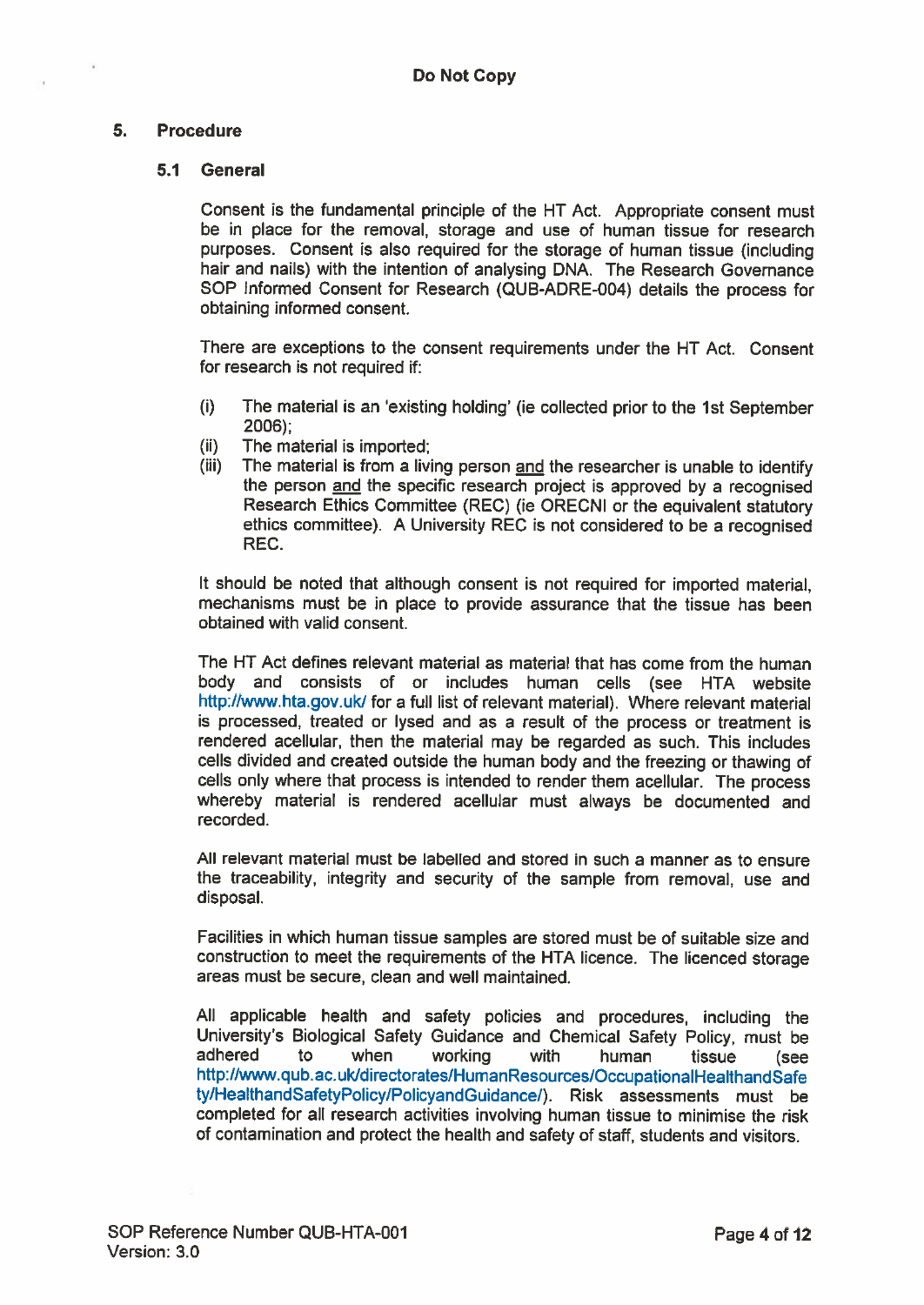#### 5.2 Receipt

All samples transferred into University premises must be assessed on arrival to ensure that the <sup>p</sup>hysical integrity of the sample has been maintained during the transfer (including any temperature maintenance requirements). This process should be documented in local records.

Upon receipt, sample labels should be checked to verify the correct samples have been received and the expected number of samples accounted for. Where there are discrepancies between the samples received and those expected, the sender must be informed and the issue investigated.

If human tissue samples are found to have been compromised during transfer then the sender must be notified and any adverse event reporting procedures followed.

#### 5.3 Labelling

All human tissue samples should be labelled in accordance with local SOPs for sample labelling as necessary.

As <sup>a</sup> minimum, all human tissue samples must be labelled with <sup>a</sup> unique code for identification purposes and to ensure traceability. The unique sample number must not contain personal details of the participant (eg health and social care number or date of birth).

Sample labels must be in legible condition, securely affixed to the sample container and suitable for the storage conditions in which the sample is to be held.

When samples are groupe<sup>d</sup> together in containers for storage (eg in sarstedt boxes) the external container should be labelled appropriately in accordance with local procedures as necessary.

At <sup>a</sup> minimum the external container must be labelled with the unique study code (eg REC reference number, NIB application number, CTIMP number). The labelling must enable the identification of the Cl or custodian of the samples. Consideration should be <sup>g</sup>iven to the inclusion of the type(s) of material, the sample number range contained within and the year/month of collection if appropriate.

#### 5.4 Sample tracking — QOL Tissue Register and Records

All relevant material (including material collected as par<sup>t</sup> of <sup>a</sup> recognised REC approve<sup>d</sup> study and material transferred to the University) must be logged on the QOL Tissue Register within one month of collection or receipt.

The sample details on the Register must be maintained to ensure traceability. The Register must be updated when samples are moved from one storage location to another or when samples are disposed of (eg at the end of <sup>a</sup> study).

Local records (eg lab book or research project specific records) must detail the storage, processing and use of all samples.

Appendix <sup>1</sup> details the data fields to be completed on the QOL Tissue Register.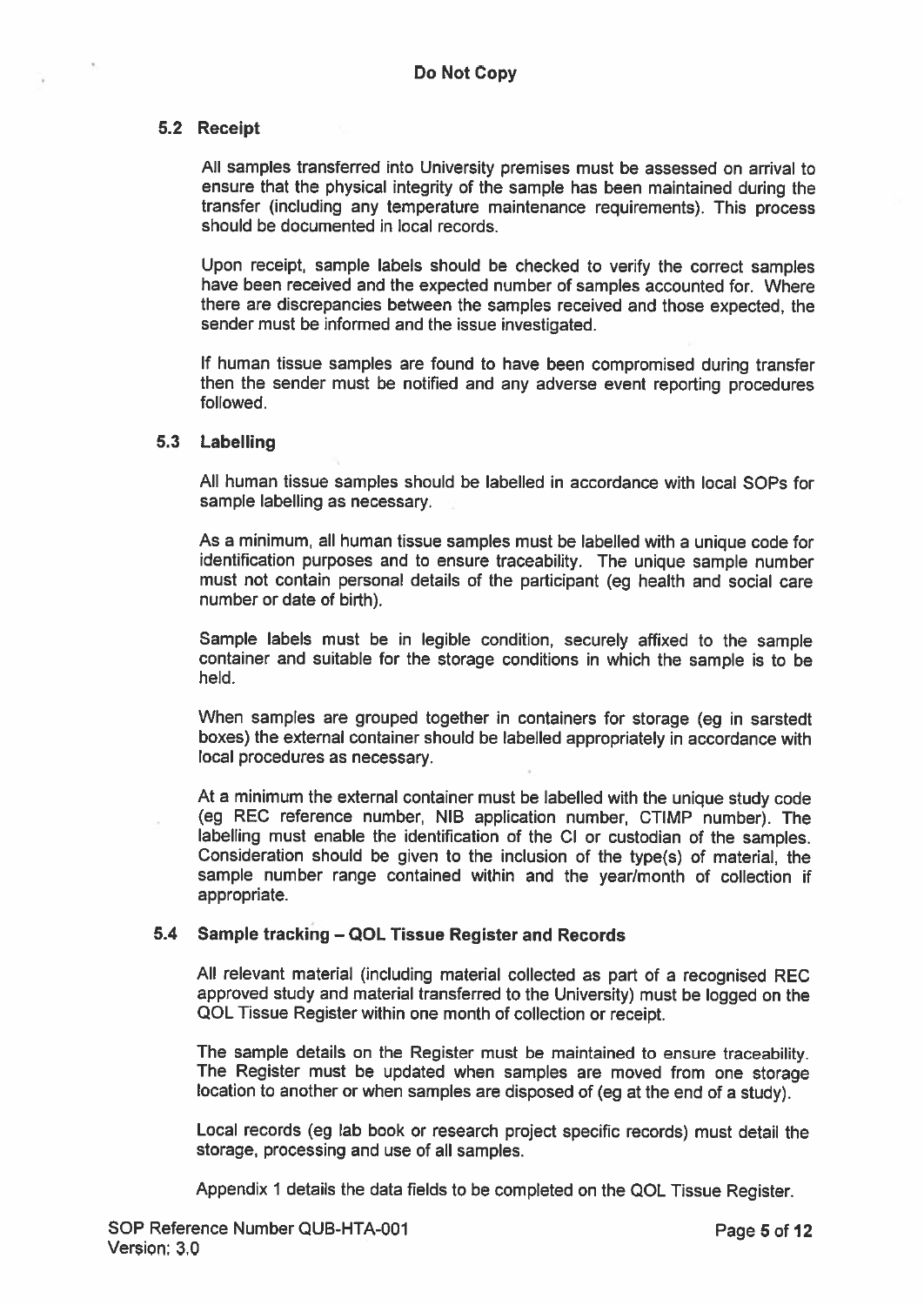Access to the QOL Tissue Register is arranged by the Research Governance Team (contact researchgovernance@qub.ac.uk). Access to the Register will only be permitted for individuals who have completed HT Act training and have signed the Agreement to comply with the HT Act and University Regulations.

#### 5.4.1 Cell Cultures and Tracking

Cell cultures which contain cells that were created inside the human body (eg original cells from <sup>a</sup> biopsy or blood sample) are considered to be relevant material and are stored under <sup>a</sup> licence from the HTA. Once cells in culture have divided outside the human body they are no longer considered to be relevant material. Researchers will need to make <sup>a</sup> judgement as to when cells in culture no longer contain original cells.

Cell cultures containing original cells do not have to be logged onto the QOL Tissue Register providing the cells divide within <sup>a</sup> maximum of 30 days and there are no original cells present. However, local records of storage and use of all cell cultures containing original cells must be maintained by the researcher to ensure traceability. These local records may be subject to internal and external audit or inspection.

#### 5.5 Storage

All human tissue samples must be stored in appropriate and secure conditions. The storage units (cabinets, freezers or equivalent) must be lockable or the area in which the storage units are located must have access control procedures in place.

Study specific samples should be grouped together for storage in <sup>a</sup> logical and organised manner. The use of freezer racks, trays and boxes to enable easy locating of samples is encouraged.

For human tissue samples requiring temperature maintenance, the storage unit must be monitored and alarmed. Responsible individuals who are required to respond when an alarm is raised, must be identified for each storage area. Evidence of temperature monitoring and actions taken in the event of deviation from the acceptable temperature range should be retained.

Freezers or fridges that contain relevant material must be appropriately labelled. Guidelines for freezer labelling are attached in Appendix 2.

Local procedures for cleaning and decontamination of facilities and storage units must be established.

Procedures for maintenance and calibration of storage units should be in <sup>p</sup>lace as appropriate.

#### 5.6 Temporary Storage

The HTA allows for temporary storage of relevant material if it is incidental to transportation and if the material is not held for longer than <sup>7</sup> days prior to being transferred to another establishment. In the event that material is held for less than 7 days before transfer to another establishment then the material does not have to be recorded on the QOL Tissue Register. The material however, must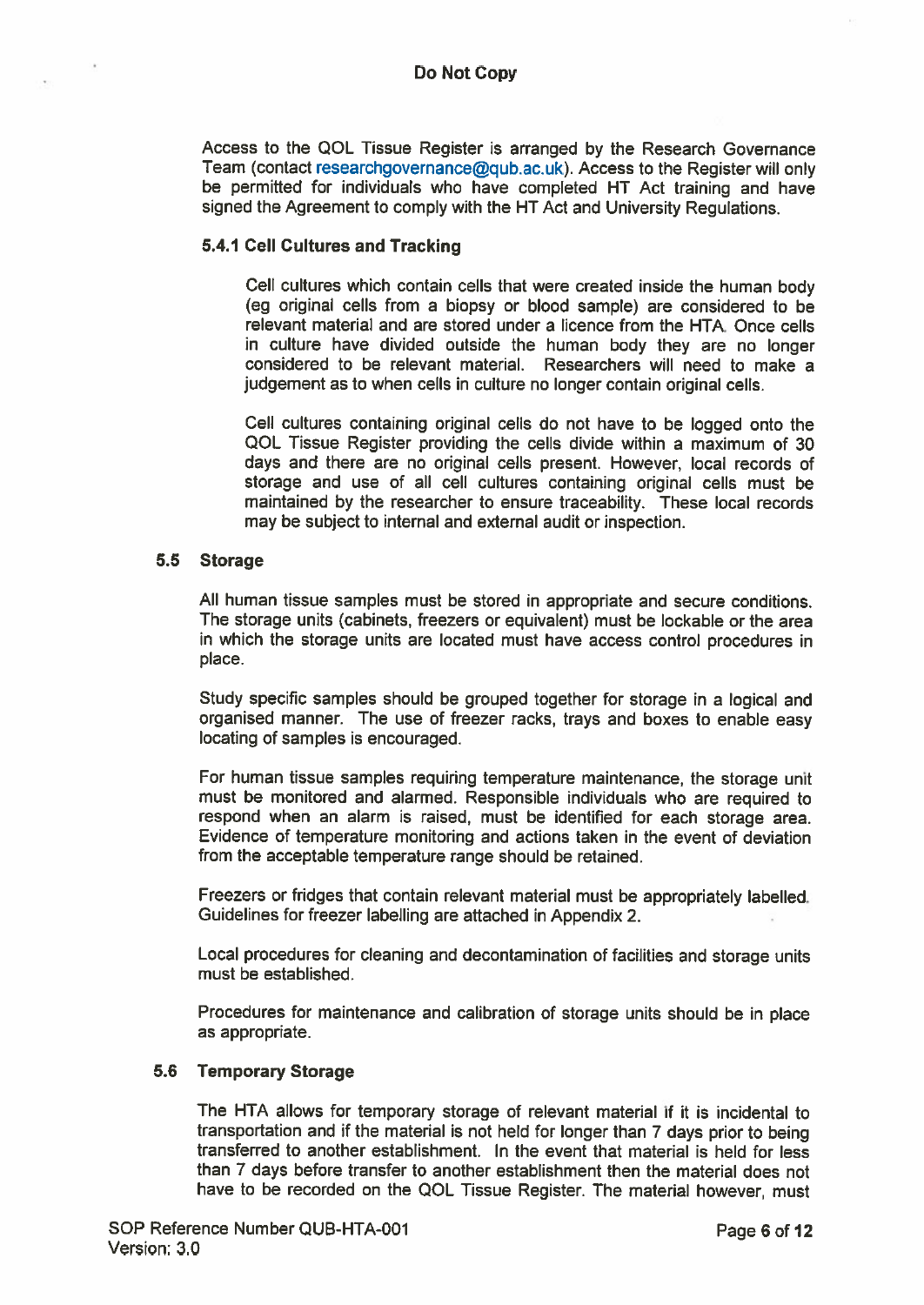still be labelled appropriately to allow identification and stored under the correct conditions to maintain sample integrity. Local records must also be maintained to ensure traceability and record the receipt and transfer of the material. Any material transferred to another establishment must have <sup>a</sup> material transfer agreement (MTA) in place prior to the onward transferal.

For material is held prior to processing which will render the material acellular, the material will not require registration on the QOL Tissue Register provided that the processing takes <sup>p</sup>lace within <sup>a</sup> matter of hours or days and certainly no longer than one week. Any samples rendered acellular must still be labelled appropriately to allow identification and stored under the correct conditions to maintain sample integrity. Local records (eg lab books) must also still be maintained to ensure traceability and record the processes which took <sup>p</sup>lace to render the material acellular.

#### 5.7 Contingency plans

All premises which store human tissue must have contingency arrangements in <sup>p</sup>lace in the event that <sup>a</sup> freezer breakdown or power failure occurs that renders the storage unit or area unsuitable. Contingency <sup>p</sup>lans must also identify the individuals responsible for responding in the event of an alarm or system failure.

#### 6. References

Human Tissue Authority Code of practice 9 - Research http://www.hta.gov.uk/ db/ documents/Code of practice 9 - Research.pdf (last access October 2014)

Human Tissue Authority Code of practice 1 - Consent http://www.hta.gov.uk/ db/ documents/Code of practice 1 - Consent.pdf (last access October 2014)

Human Tissue Authority definition of relevant material http://www. hta.gov. ukllegislationpoliciesandcodesofpractice/definitionofrelevantmaterja l.cfm (last accessed October 2014)

QUB Occupational Health and Safety http://www.qub.ac.ukldirectorates/HumanResources/OccupationalHealthandSafety)He althandSafetyPolicy/PolicyandGuidance/ (last access October 2014)

#### 7. Appendices

| <b>Appendix 1</b> | QOL Tissue Register (htdb) data fields and notes |
|-------------------|--------------------------------------------------|
| Appendix 2        | <b>Freezer labelling instructions</b>            |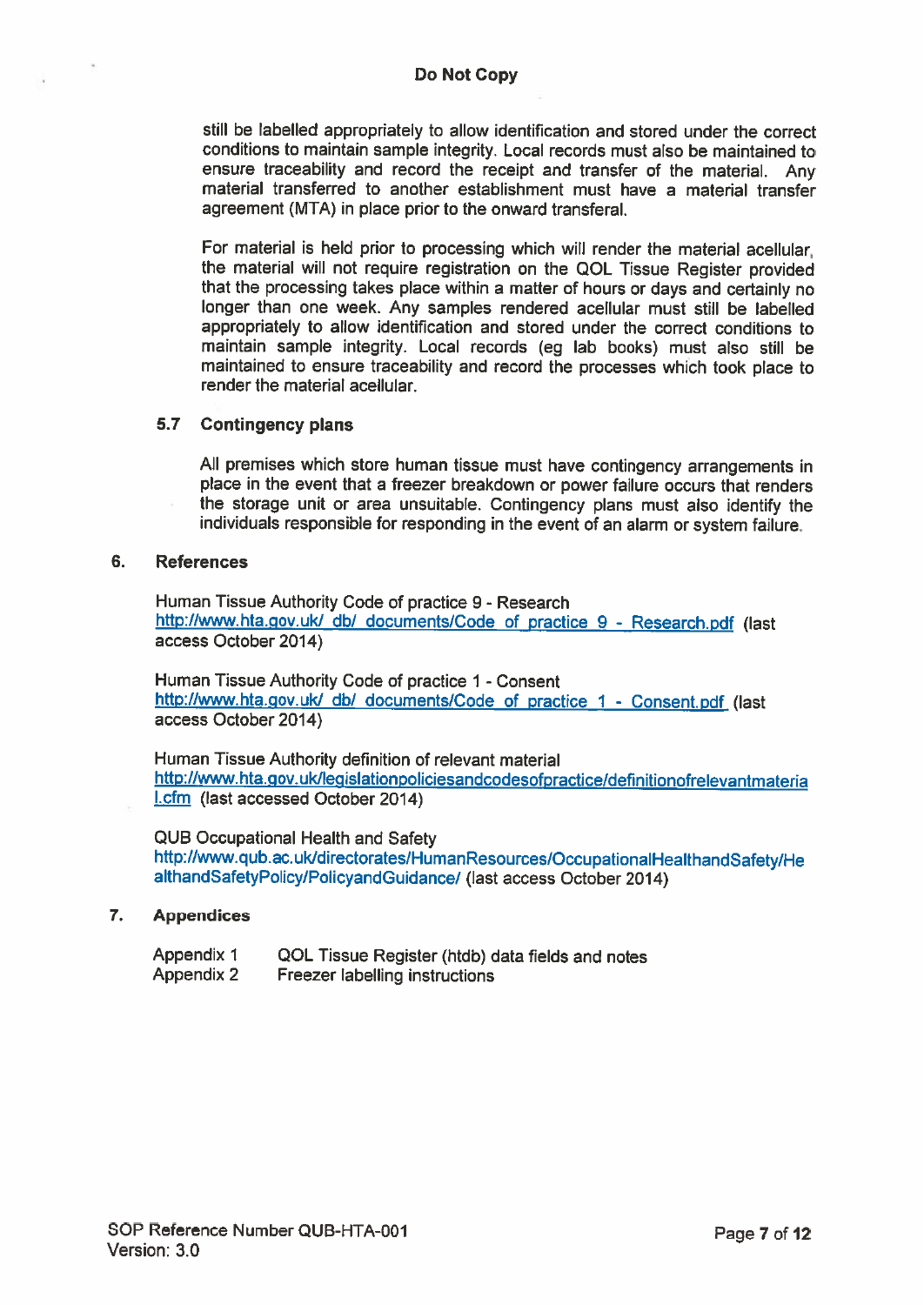## Do Not Copy

QUB-HTA-OO1 Appendixi

# QOL Tissue Register (htdb) data fields and notes

### STUDY DETAILS

| <b>Study Fields</b>                     | <b>Guidance</b>                                                                                                                                                                                                                                                                                                                                                                                                                                                                                                          |
|-----------------------------------------|--------------------------------------------------------------------------------------------------------------------------------------------------------------------------------------------------------------------------------------------------------------------------------------------------------------------------------------------------------------------------------------------------------------------------------------------------------------------------------------------------------------------------|
| <b>Study Title</b>                      | Title of the research study.                                                                                                                                                                                                                                                                                                                                                                                                                                                                                             |
| <b>Study Reference</b><br><b>Number</b> | Research Ethics Committee reference number or tissue bank<br>application number (eg 14/NI/0813, NIB10-0067).                                                                                                                                                                                                                                                                                                                                                                                                             |
| <b>MTA Number</b>                       | Material Transfer Agreement (MTA) reference number. Reference<br>numbers are assigned by Research Governance to all new MTAs.                                                                                                                                                                                                                                                                                                                                                                                            |
| <b>Consent</b>                          | Tick 'Yes' if consent is obtained from research participants for use<br>of their tissue in this research project. Tick 'Not required' if consent<br>exceptions apply (eg no consent from participant but the study is<br>approved by ORECNI or the equivalent).                                                                                                                                                                                                                                                          |
| <b>Ethical Expiry Date</b>              | End of study date.                                                                                                                                                                                                                                                                                                                                                                                                                                                                                                       |
| <b>Study Closed</b>                     | Tick 'Yes' if study has ended. For studies with approval from an<br>NHS Research Ethics Committee (eg ORECNI), an End of Study<br>Declaration must be submitted in order for a study to be closed.                                                                                                                                                                                                                                                                                                                       |
| <b>Retain Samples</b>                   | Tick 'Yes' if the intention is to retain the samples for future research<br>after the end of the project. Tick 'No' if samples are to be disposed<br>of at the end of the study.                                                                                                                                                                                                                                                                                                                                         |
| <b>Staff Details</b>                    | Enter Chief Investigator (CI) name or the name of the staff member<br>with responsibility for the human tissue samples stored on QUB<br>premises (if the CI is not a QUB member of staff). Other staff or<br>students involved in the project can be added as researchers. Note<br>all researchers added in this section will have the ability to modify<br>the study sample records and therefore should only be added if this<br>function is necessary. Staff and postgraduate students can be<br>searched by surname. |

#### SAMPLE DETAILS

| <b>Sample Fields</b>  | <b>Guidance</b>                                                                                                                         | <b>Mandatory Field</b>             |
|-----------------------|-----------------------------------------------------------------------------------------------------------------------------------------|------------------------------------|
| <b>Participant ID</b> | Unique identifier assigned to a participant on a<br>particular study. Free text field.                                                  | <b>Yes</b>                         |
| Sample ID             | Unique sample identifier assigned by the<br>researcher. Free text field.                                                                | <b>Yes</b>                         |
| <b>Specimen Type</b>  | Type of relevant material. Choose from drop<br>down menu. Contact Research Governance if<br>specimen type is not available on the menu. | <b>Yes</b>                         |
| <b>Tissue Site</b>    | Where organs have been selected under<br>specimen type, additional information on tissue                                                | Yes - only if organ<br>selected in |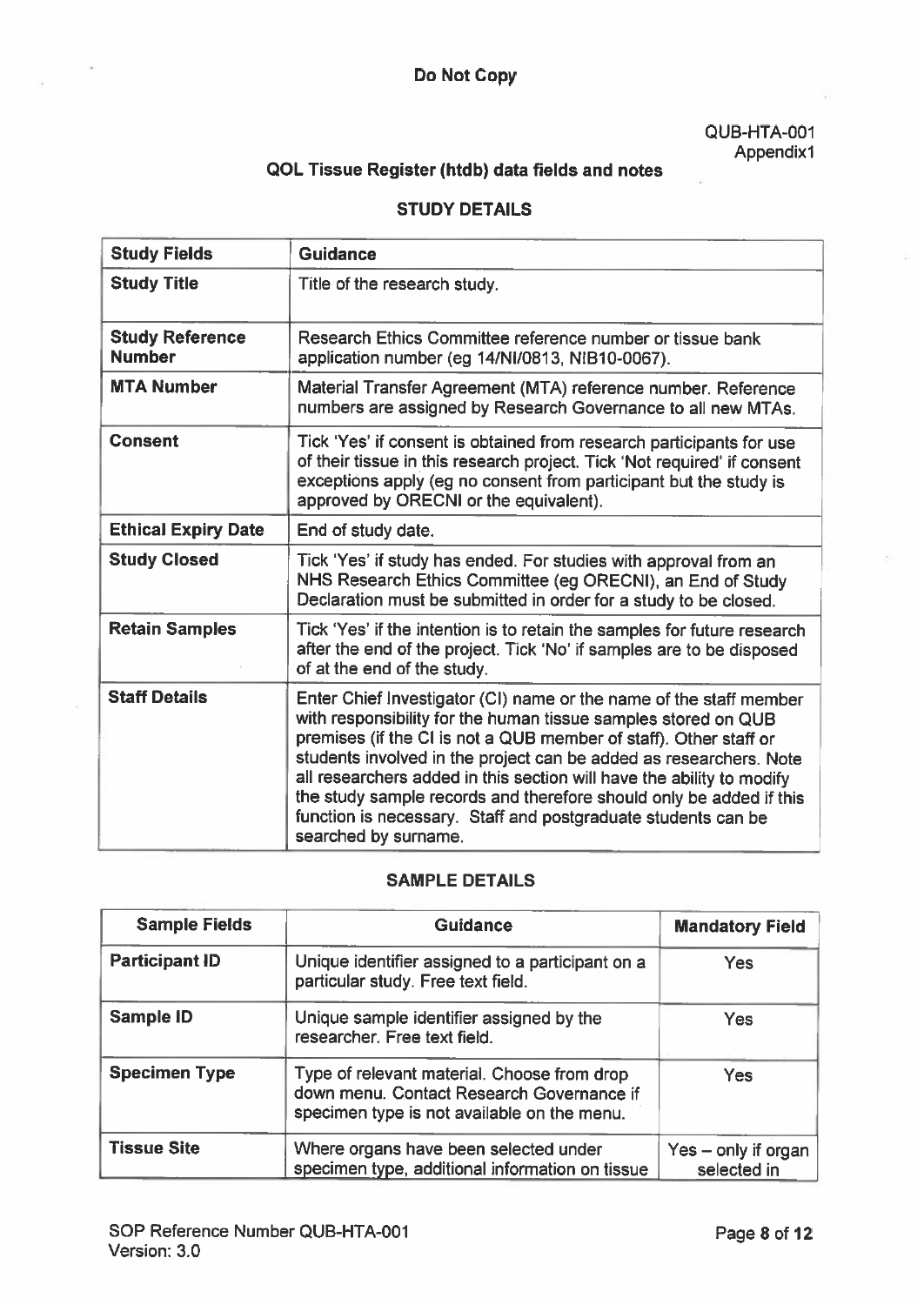$\sim$ 

Y.

|                                        | site must be provided. Free text field.                                                                                              | specimen type                                    |
|----------------------------------------|--------------------------------------------------------------------------------------------------------------------------------------|--------------------------------------------------|
| <b>Sample Format</b>                   | Choose slide, block or other (eg frozen<br>aliquots, or dried blood spots on Guthrie cards<br>would be considered to be other).      | Yes                                              |
| <b>Storage</b>                         | Choose type of storage from drop down menu.<br>Contact Research Governance if storage type<br>required is not available on the menu. | Yes                                              |
| <b>Location Building</b>               | Building name where the material is stored (eg<br>HSB, MBC, ICS B). Free text field.                                                 | <b>Yes</b>                                       |
| <b>Location Room</b>                   | Room number/name where the material is<br>stored. Free text field.                                                                   | Yes                                              |
| <b>Location Storage</b><br><b>Unit</b> | Storage unit number/name (eg Freezer 15).<br>Free text field.                                                                        | Yes                                              |
| <b>Notes</b>                           | additional<br>Free<br>and<br>optional. Any<br>text<br>information can be entered here.                                               | No                                               |
| <b>Source</b>                          | Source/provider of the material (eg BHSCT).<br>Free text field.                                                                      | Yes                                              |
| <b>Date Received</b>                   | Date material was received into QUB. Must be<br>entered in DD/MM/YYYY format.                                                        | <b>Yes</b>                                       |
| <b>Samples Disposed</b>                | If samples have been disposed select/enter<br>'Yes'. If samples have not been disposed field<br>can be left blank.                   | <b>No</b>                                        |
| <b>Disposal Method</b>                 | Enter disposal method (eg treated as clinical<br>waste). Free text field.                                                            | $Yes - if samples$<br>disposed indicates<br>yes  |
| <b>Date Disposed</b>                   | Date of<br>disposal.<br>Must<br>be entered<br>in.<br>DD/MM/YYYY format.                                                              | $Yes - if samples$<br>disposed indicates<br>yes  |
| <b>Reason for Disposal</b>             | Enter the reason for disposal (eg end of study,<br>analysis complete, withdrawal of consent).<br>Free text field.                    | $Yes - if samples$<br>disposed indicates<br>yes  |
| <b>Samples</b><br><b>Transferred</b>   | If samples have been transferred select/enter<br>'Yes'. If sample has not been transferred leave<br>blank.                           | <b>No</b>                                        |
| <b>Transferred</b><br><b>Location</b>  | Enter location samples were transferred to.<br>Free text field.                                                                      | Yes - if samples<br>transferred<br>indicates yes |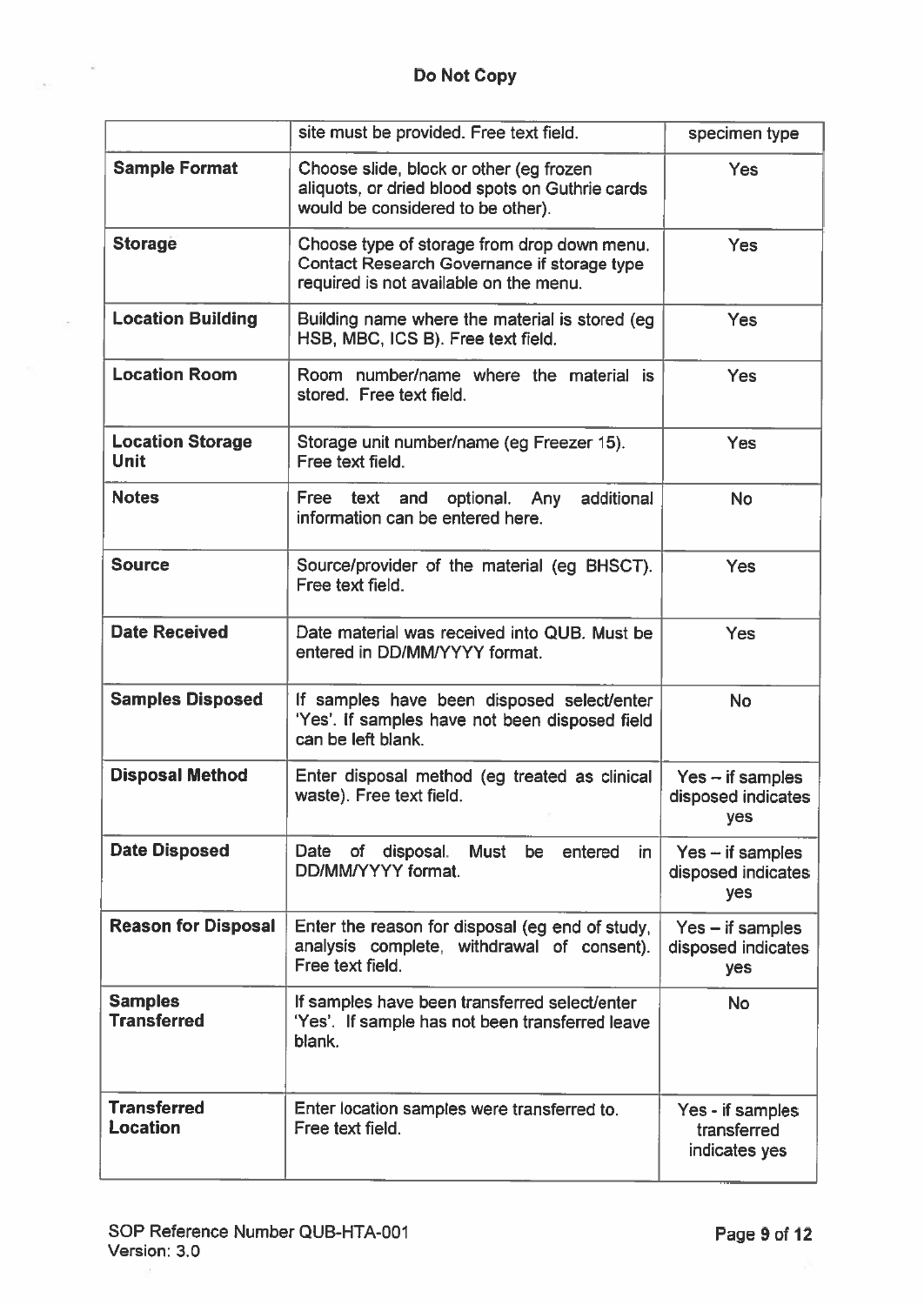| <b>Transfer Date</b> | Date material was transferred. Must be entered<br>in DD/MM/YYYY format. | Yes - if samples<br>transferred<br>indicates yes |
|----------------------|-------------------------------------------------------------------------|--------------------------------------------------|
|                      |                                                                         |                                                  |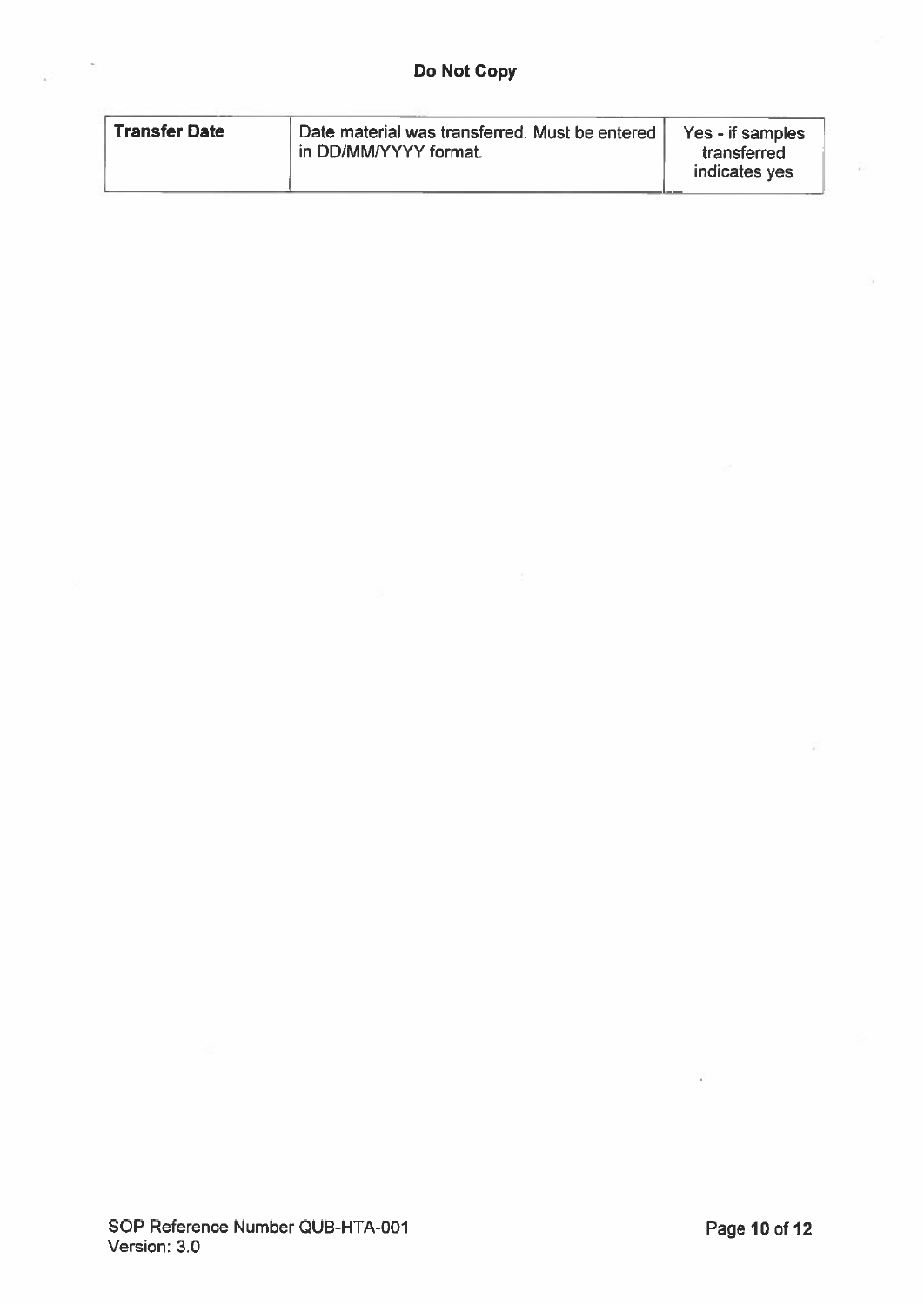#### Freezer labelling Guidelines

Freezers used for the storage of human material should be labelled in <sup>a</sup> legible format.

- 1. Labels for freezers should be clearly visible and fixed to the outside of the freezer. All storage units should have an identifier number.
- 2. Freezers containing relevant material should display the following label (as appropriate to each license area):

#### FREEZER XX

Contains human samples held under HTA licence

- Licence number: 12044
- License holder: Prof James Mc Elnay (Pro-VC Research & Postgraduates)
- Designated Individual: Dr Jackie James
- 3. Emergency freezers to be used in the event of <sup>a</sup> freezer malfu nctioning should have the following label displayed:

#### Emergency Freezer Not for general use

In the event of <sup>a</sup> malfunction, please contact:

(eg lab manager)

4. If the handling of human samples may cause <sup>a</sup> user to be at risk then the following warning sign should be placed on the front of the freezer. Each risk should be individually assessed.



5. Freezers suitable for storing HT Act relevant material but not being used for such should display the following label:

> Does NOT contain ANY HTA relevant samples